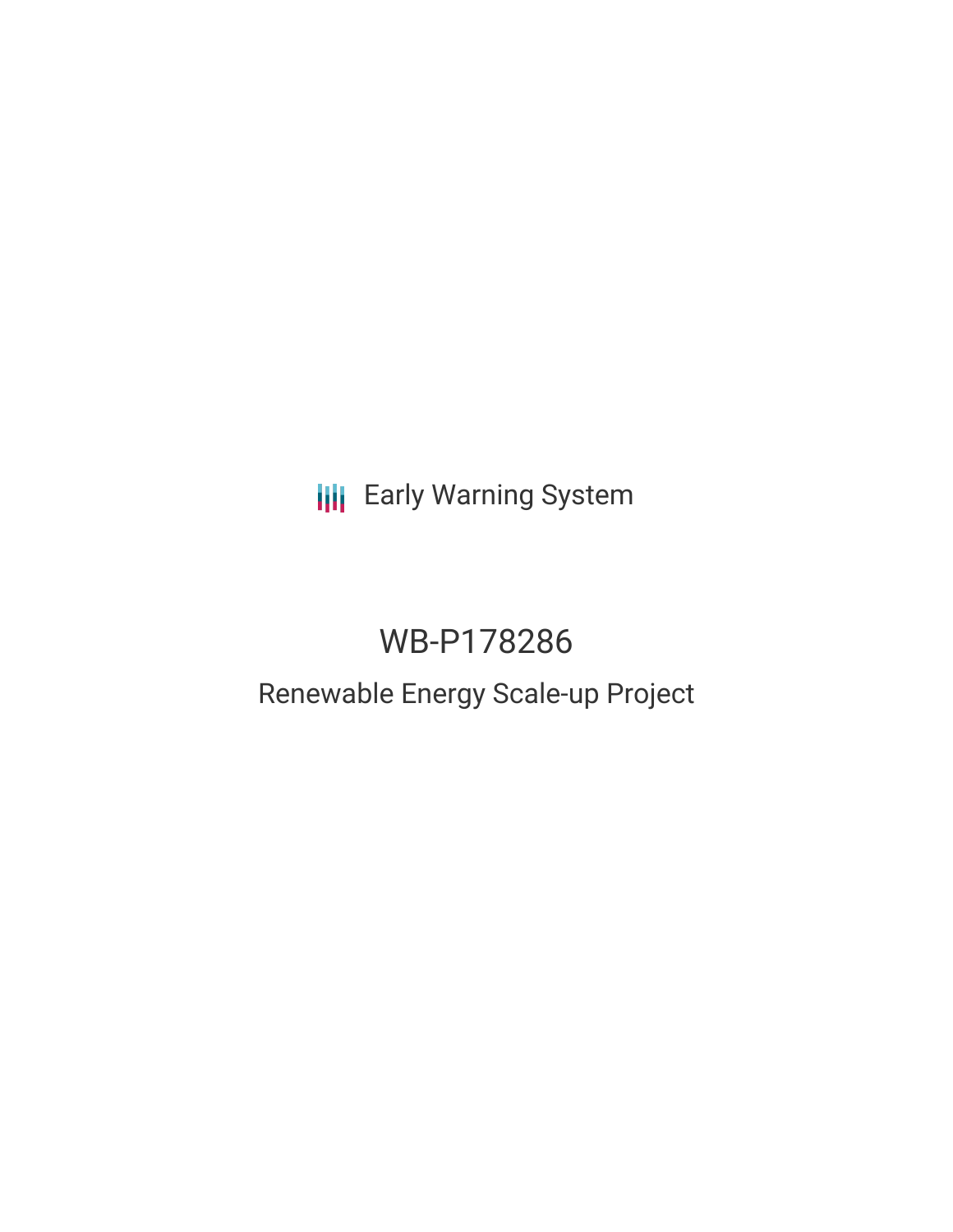

#### **Quick Facts**

| <b>Countries</b>               | Kyrgyzstan       |
|--------------------------------|------------------|
| <b>Financial Institutions</b>  | World Bank (WB)  |
| <b>Status</b>                  | Pipeline         |
| <b>Bank Risk Rating</b>        | U                |
| <b>Borrower</b>                | Government       |
| <b>Sectors</b>                 | Energy           |
| <b>Investment Type(s)</b>      | Loan             |
| <b>Investment Amount (USD)</b> | \$100.00 million |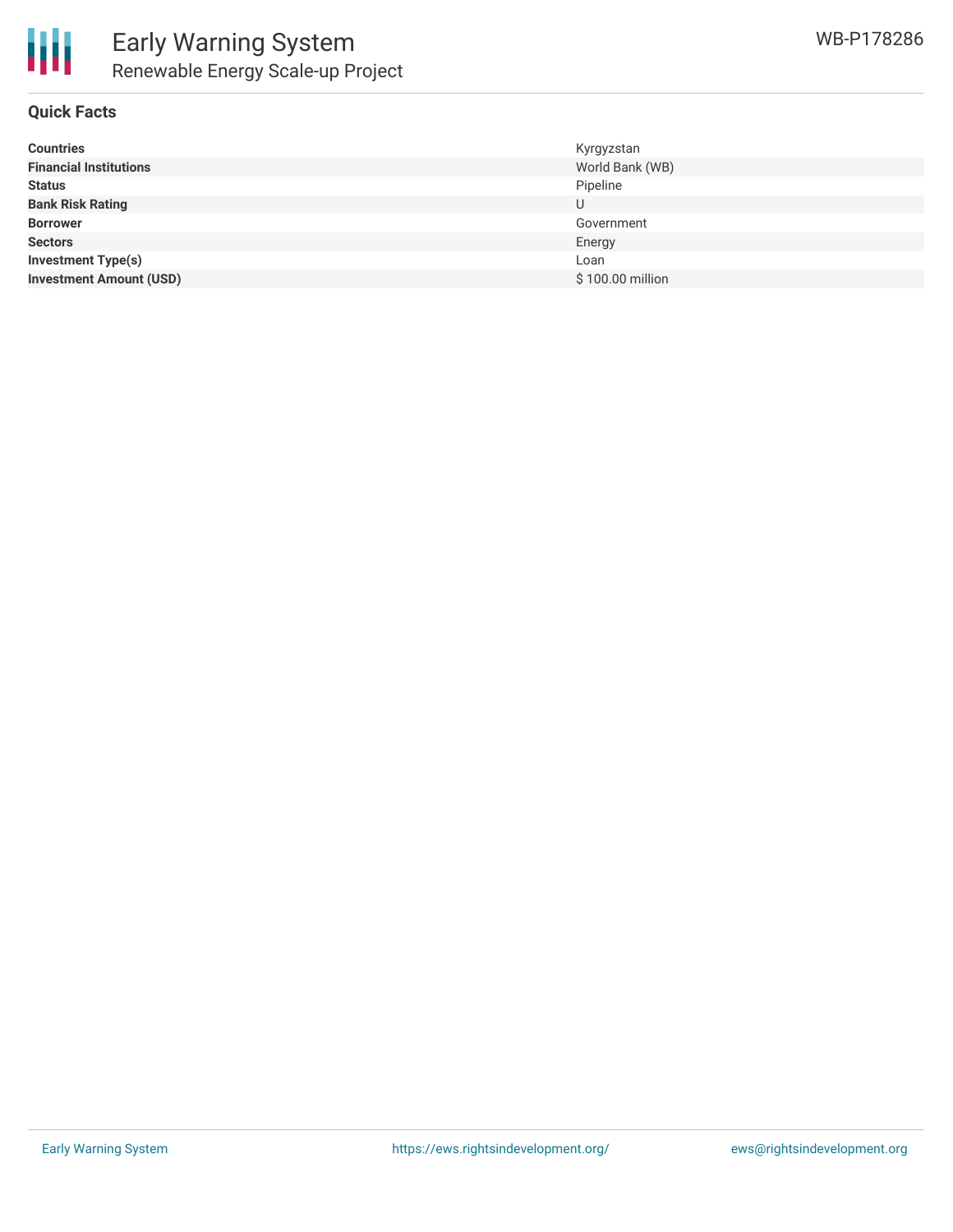

## **Project Description**

There is no data is available by the time of disclosure, however the main objectives is to increase and diversify electricity generation capacity through renewable energy development and private sector participation.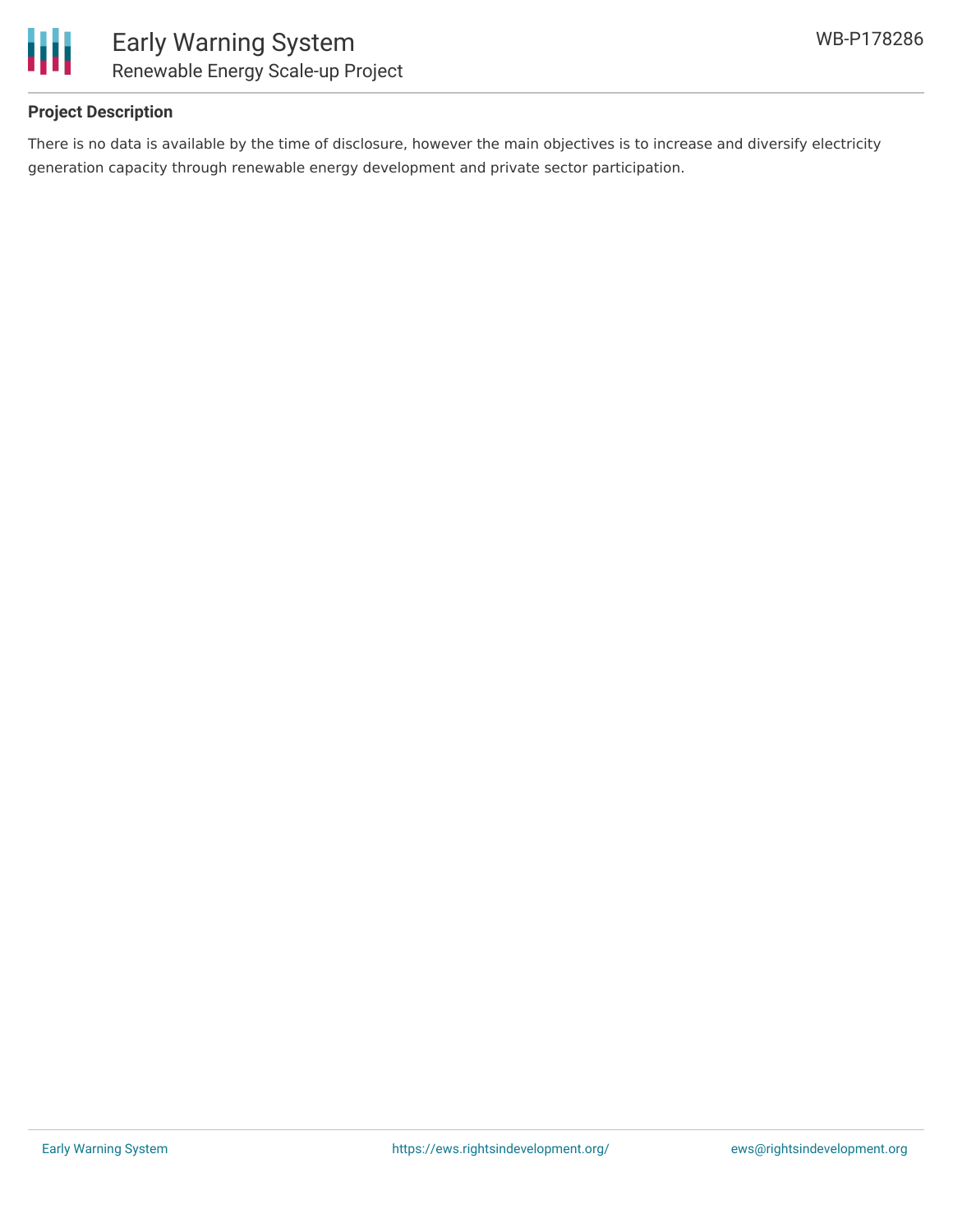

#### **Investment Description**

World Bank (WB)